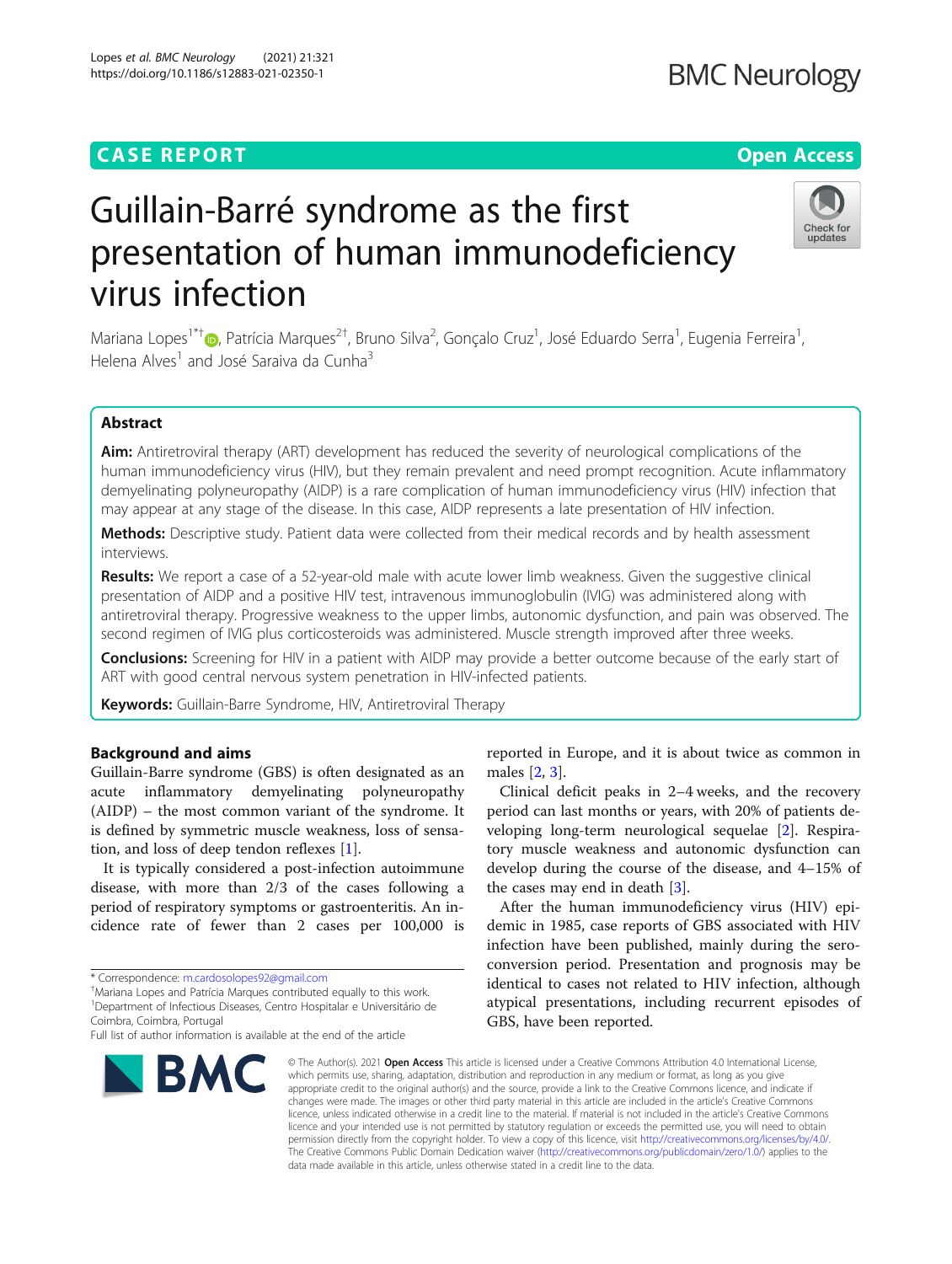Although antiretroviral therapy reduced the number and severity of neurological complications, HIV-associated GBS is still a rare disease presentation. A higher incidence is reported in African HIV patients [[1](#page-3-0), [2\]](#page-3-0).

The HIV tropism for the central nervous system (CNS) is established within the first weeks through the migration of infected CD4+ T lymphocytes or infected monocytes, creating a virus reservoir [[4](#page-3-0)]. In GBS, two mechanisms are proposed: 1) direct inflammatory action of HIV on the nerves; 2) an autoimmune process with the development of antibodies against the myelin sheath [[1\]](#page-3-0).

Cerebrospinal fluid (CSF) studies in patients with GBS are usually normal earlier in the course of the disease. Later it exhibits an albuminocytologic dissociation with elevated protein and cell counts in the normal range [\[4](#page-3-0)]. However, in HIV patients, CSF studies may differ due to a mild lymphocytic pleocytosis [[5,](#page-3-0) [6\]](#page-3-0).

Plasmapheresis and intravenous immunoglobulin (IVIG) demonstrated equal efficacy, but the latter is the current mainstay of GBS treatment because of a more convenient administration [\[1](#page-3-0)]. Corticosteroids can be added to the therapeutic regimen, but evidence of benefit is scarce  $[4, 6]$  $[4, 6]$  $[4, 6]$  $[4, 6]$ . As more cases related to HIV infection are being reported, the evidence recommends that antiretroviral therapy (ART) should also be initiated early in the course of the disease to improve the outcome [[6\]](#page-3-0). The choice of a regimen with good CNS penetration provides a rapid reduction of CSF HIV RNA levels [[2\]](#page-3-0).

In this article, we describe a case of GBS as the initial presentation of HIV infection, with atypical neurological findings and limited response to immunoglobulin treatment initially. The patient started to improve after three weeks of antiretroviral medication.

# Case report

A 52-year-old man was admitted to the emergency room reporting pain, numbness, and weakness of both legs for the previous three days. He mentioned progressive difficulty walking and was not able to flex his feet, particularly the right foot. In clinical examination, he presented weakness in both upper and lower limbs, being slightly more pronounced on the right side, and the deep tendon reflexes were abolished in all limbs. Besides a history of vocal cord palsy during childhood, the patient was healthy.

Regarding the epidemiological context, the patient had spent nine years working in Africa and returned to Portugal 6 years ago. During his stay in Africa, he reported unprotected sexual contact. Despite no recent history of respiratory or gastrointestinal infections, a GBS diagnosis was sought, and a lumbar puncture was performed, which revealed to be normal, without evidence of albuminocytologic dissociation.

Blood tests revealed cytolytic hepatitis, elevated serum γ-glutamyl transpeptidase level, and a positive antibody test for HIV-1 (Table [1\)](#page-2-0). After a positive confirmatory test was obtained, lymphocyte phenotyping revealed a CD4 cell count of 219/mm3 (22.8%), and blood HIV-1 viral load measurement estimated a value of 97,800 copies/mL. Antiretroviral treatment (tenofovir-emtricitabine and dolutegravir) was initiated. The patient received IVIG treatment for five days at a 0.4 g/Kg/day dose with no response. At this stage, the patient had a flaccid tetraparesis, maintaining asymmetry of muscle strength (grade 4/5 on the upper left limb and grade 3/5 on the lower left limb; grade 3/5 on the upper right limb and grade 2/5 on the lower right limb - with Medical Research Council grade). He was unable to feed himself without help and presented urinary retention. Deep tendon reflexes remained abolished, and neuropathic pain medications were introduced, including paroxetine and pregabalin.

Due to the asymmetric presentation, a spinal cord magnetic resonance was requested to exclude a structural cause. The exam had no relevant findings. A lumbar puncture was repeated seven days after hospitalization that revealed a mild protein elevation (68 mg/dL) without increased cell count. Nerve conduction studies confirmed the diagnosis of a sensory-motor demyelinating polyneuropathy.

The second regimen of IVIG was administered for another five days (14 days after clinical onset/admission) associated with dexamethasone 15 mg/day. On the eighteenth day after the onset of symptoms, neurological signs stabilized, and a few days later, they started to improve. After a month of therapy, laboratory reassessment showed an elevation of CD4 lymphocyte counts (460/ mm3 representing 31.5%) and a decrease in HIV-RNA to an undetectable level.

The patient was transferred to a rehabilitation centre. He had partially regained muscular strength on discharge, presenting a grade 3/5 on the right lower limb, grade 4−/5 on the left lower limb, and a full recovery of upper limb strength.

Four months after the hospitalization, he attended a medical appointment, walking without any support and only referring to the difficulty in flexing his right foot.

# Interpretation

Central or peripheral neurological complications are common in HIV-infected patients  $[6]$  $[6]$ . If HIV is not treated, a constant inflammatory state will damage neurons  $[6, 7]$  $[6, 7]$  $[6, 7]$  $[6, 7]$ . In addition to neurotoxins, an autoimmune response is aroused by changes in membrane components, antigenic viral particles, and disruption of B cells. Antibodies against myelin have been detected in HIV patients with AIDP [[8\]](#page-3-0) but not in the reported case.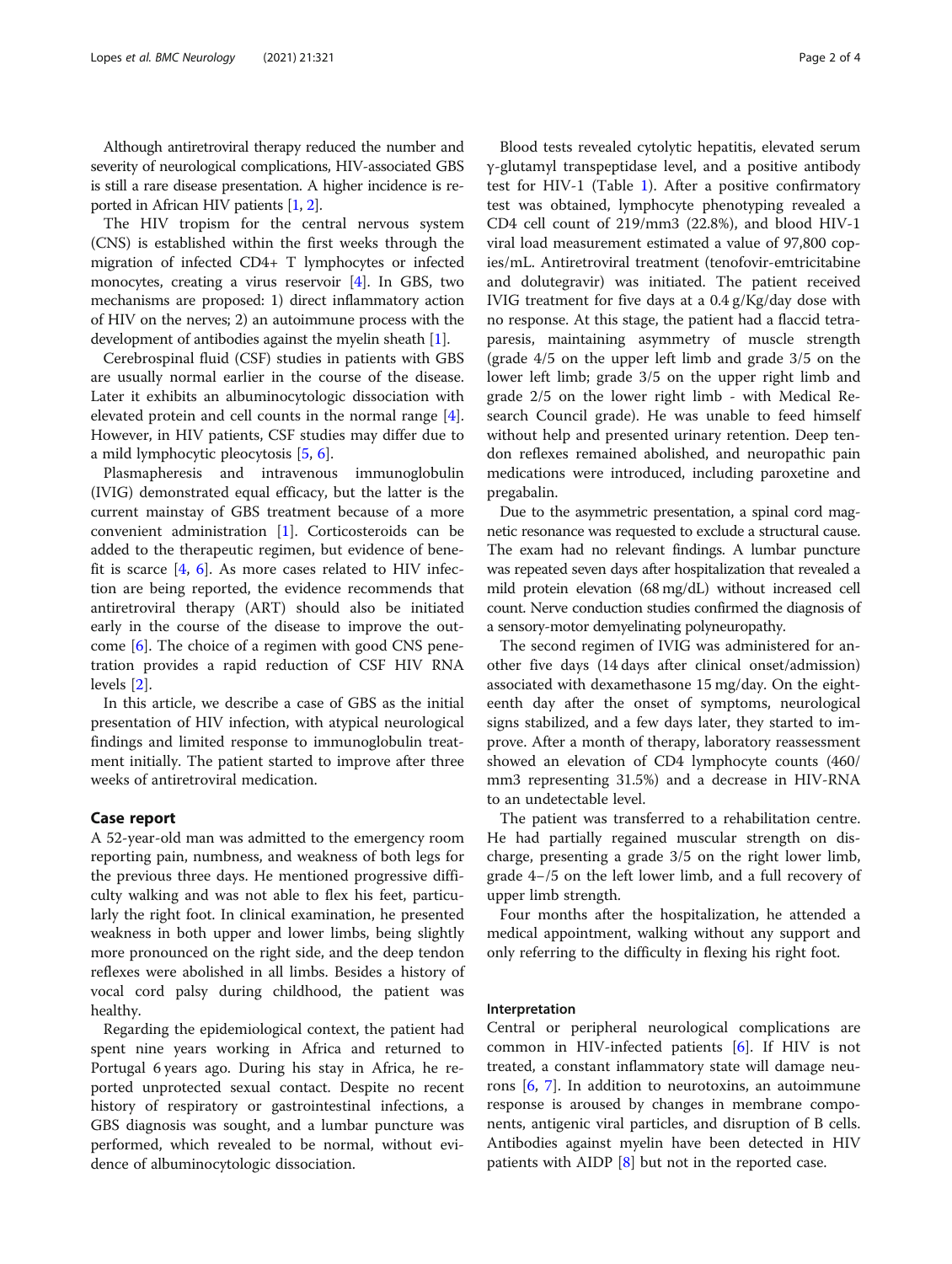### <span id="page-2-0"></span>Table 1 Laboratory investigations

| Sample                             | <b>Parameters evaluated</b>                                                                                                                                                                                                           | Value                                                             |
|------------------------------------|---------------------------------------------------------------------------------------------------------------------------------------------------------------------------------------------------------------------------------------|-------------------------------------------------------------------|
| Blood                              | Aspartate-aminotransferase (ALT)                                                                                                                                                                                                      | 190 U/L (3xULN)                                                   |
|                                    | Alanine-aminotransferase (AST)                                                                                                                                                                                                        | 112 U/L $(3 \times ULN)$                                          |
|                                    | y-glutamyl transpeptidase                                                                                                                                                                                                             | 192 (N < 55 U/L)                                                  |
|                                    | Hemoglobin, blood glucose, uremia, creatinine, ions,<br>alkaline phosphatase, total bilirubin, lactic dehydrogenase (LDH),<br>creatine-phosphokinase, C-reactive protein, immunoglobulins<br>(total IgG, IgM, IgA), coagulation tests | Negative or within normal ranges                                  |
|                                    | Antinuclear antibodies and Antiganglioside antibodies                                                                                                                                                                                 | Negative                                                          |
|                                    | HIV antigen/antibody (Ag/Ab) test<br>- CD4+ cell count and %<br>- CD4+/CD8+ ratio<br>- HIV viral load<br>$-HLA-B*57:01$                                                                                                               | Positive<br>219/mL; 22.8%<br>0.38<br>97,800 copies/mL<br>Detected |
|                                    | Hepatitis B virus markers                                                                                                                                                                                                             | HBsAb positive, total HBcAb, and<br>HBsAg: negative               |
|                                    | Hepatitis C Virus-Ab                                                                                                                                                                                                                  | Negative                                                          |
|                                    | Syphilis screening                                                                                                                                                                                                                    | Negative                                                          |
|                                    | Cytomegalovirus (CMV), Epstein-Barr virus (EBV), herpes<br>simplex<br>virus (HSV) 1/2                                                                                                                                                 | IgG Ab positive                                                   |
| Cerebrospinal Fluid (first sample) | Cells                                                                                                                                                                                                                                 | 1/mm3                                                             |
|                                    | Proteins                                                                                                                                                                                                                              | 35 mg/dL                                                          |
|                                    | Glucose                                                                                                                                                                                                                               | 71 mg/dL (95 mg/dL blood glucose)                                 |
|                                    | Oligoclonal IgG bands, testing for JC virus and cryptococcus,<br>Meningitis/Encephalitis Panel                                                                                                                                        | Negative                                                          |
|                                    | HIV viral load                                                                                                                                                                                                                        | 13,200 copies/mL                                                  |
| Cerebrospinal Fluid (a week after) | Cells                                                                                                                                                                                                                                 | 1/mm3                                                             |
|                                    | Proteins                                                                                                                                                                                                                              | $68 \,\mathrm{mq/dL}$                                             |
|                                    | Glucose                                                                                                                                                                                                                               | 70 mg/dL (94 mg/dL blood glucose)                                 |
|                                    | Culture for bacteria and fungi                                                                                                                                                                                                        | Negative                                                          |

Several cases of GBS, as the first presentation of the disease, can be found in the literature supporting the recommendation that HIV screening should be part of the investigation in healthy individuals with newfound neurological symptoms [\[9](#page-3-0)]. A diagnosis of HIV infection was made following this indication.

The case presented here had some atypical features: 1) although the patient had an asymmetric clinical presentation, he fulfilled the two main criteria for GBS diagnosis (progressive motor weakness and areflexia), and the electromyography supported this hypothesis; 2) the first lumbar puncture did not show elevated protein or pleocytosis, and pleocytosis remained not evident in the second lumbar puncture as would be expected in an HIV patient; 3) a late onset of HIV-associated GBS, with a low CD4 count in the initial evaluation.

Concerning the treatment, promptly initiating ART with a regimen of IVIG 0.4 g/kg/day for five days was in line with current scientific evidence [[2,](#page-3-0) [5](#page-3-0), [10](#page-3-0), [11\]](#page-3-0). The lack of response in the first week may have been partly

due to the progressive phase of the disease. The second regimen of IVIG and corticosteroids was prescribed to slow down the evolution of the disease, even though corticosteroids proved to be of value only in chronic inflammatory demyelinating polyneuropathy [[12,](#page-3-0) [13](#page-3-0)].

Autonomic dysfunction, namely urinary retention, was verified. Nevertheless, as described in other case reports [[11,](#page-3-0) [14](#page-3-0)], clinical recovery was noticed with the preconized treatment and after a stabilization period. In this case, only a minimum strength deficit in the right foot remained, and the patient is possibly still in the recovery phase.

Concerning the ART chosen, emtricitabine and dolutegravir both have good CSF penetration. Tenofovir only has a Central Nervous System Penetration-Effectiveness Ranking (CPE) of 1 in 4. Abacavir (score 3/ 4) plus emtricitabine and dolutegravir could not be introduced, given the presence of HLA-B57\*01. The blood tests showed a rapid reduction of HIV RNA levels, increasing about 10% in CD4 percentage.